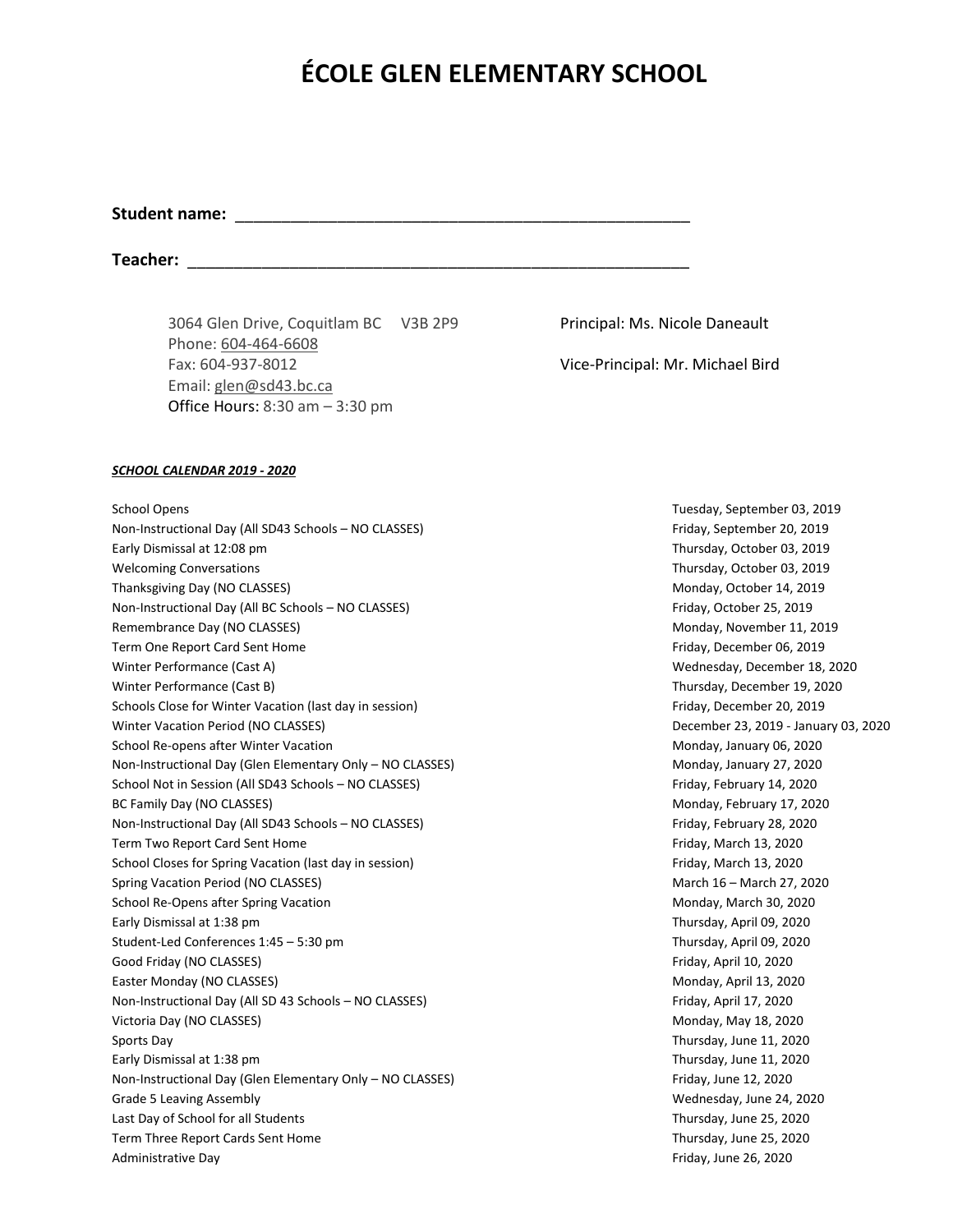## **Mission Statement**

Glen Elementary welcomes a diversity of learners and, in partnership with the community, is committed to creating a mutually supportive environment which fosters a positive attitude towards learning, self-esteem, and personal and social responsibility.

## **School History**

Glen Elementary School was opened in 1913 as a two-room school on Old Port Moody Road (name changed to Glen Dr). Terry Fox attended Glen School from 1968 to 1971 (Grades 5 – 7). Our French Immersion Program began is 1985. It enrolled up to 700 students and at one point in the late 1980's was one of the largest elementary schools in School District #43 (Coquitlam). 1997 was the last year Glen was a Kindergarten to Grade 7 School. The construction of our new school began on May 08, 2008. We hosted a *Farewell to Glen & a 95-Year Reunion* on May 22, 2009. We began in our beautiful new school on Monday, January 4 th , 2010. We celebrated our *100-Year Anniversary* on Friday, May 30, 2014.

> **GLEN ELEMENTARY SCHOOL CODE OF CONDUCT:**

## **Take care of yourself, Take care of others, and**

**Take care of Glen Elementary** The purpose of our school code of conduct is to establish

and maintain safe, caring and orderly environments for purposeful learning

## **Expectations:**

- Do your best work, always
- Be honest to yourself and others
- Show respect for others
- Take care of school property
- Move in a safe and polite manner
- Pay attention and follow instructions during school activities
- Keep your hands and feet to yourself
- Report incidents of bullying, harassment or intimidation to a staff member
- **Electronic devices are only to be used with staff** permission, and solely for educational reasons

#### **Unacceptable Conduct**

Behaviours that:

- interfere with the learning of others
- interfere with an orderly environment
- create unsafe or unwelcoming conditions

#### **Response**

- **E** Disciplinary action, wherever possible, is preventative and restorative (rather than merely punitive) and increases with the developmental maturity of students and/or repeated inappropriate behaviors.
- Special considerations may apply to consequences on a student with special needs if the student is unable to comply with this Code of Conduct, due to a disability of an intellectual, physical, sensory, emotional or behavioral nature

#### **Notification**

■ Parents/ guardians, when deemed to be important to reassure members of the school community that school officials are aware of a serious situation or incident and are taking appropriate action to address it

### **SCHOOL DISTRICT 43 POLICIES**

Complete copies of the following policies and administrative procedures (APs) are available for your viewing at the school office and on the school district website[: www.sd43.bc.ca](http://www.sd43.bc.ca/) under Board of Education/ Policies Administrative

*Note: All administrative procedures are currently under review. For the most up-to-date APs, visit the official Policies and Administrative Procedures webpages.*

## **1. District Code of Conduct – Policy 17**

The Board believes it has a responsibility to establish expectations of students as part of its governance role for the district. The Board further believes that the responsibility for student discipline in school is shared among students, staff and parents. Students have a responsibility to respect the rights and dignity of others and to become actively and productively involved in their own academic learning and social growth. Educators are responsible for establishing a positive school climate in which structure, support and encouragement assist the students in developing a sense of self-discipline and responsibility. Parents are responsible for establishing a positive learning atmosphere in the home, knowing school policies and procedures, supporting the school in the enactment of these policies and procedures, and encouraging their children to understand and respect these policies and procedures. To support these aims, the Board has established a District Code of Conduct for Students, which shall be followed in all schools.

#### **Specifically**

The Board believes that appropriate student conduct, based on respect for oneself, respect for others, and respect for property is essential to the development of responsible citizens. To this end students are expected to:

- be aware of and obey all school rules;
- attend classes punctually and regularly;
- work cooperatively and diligently at their studies and with home assignments;
- respect the rights of all persons within the school including peers, staff and parents;
- **E** respect the legitimate authority of the school staff;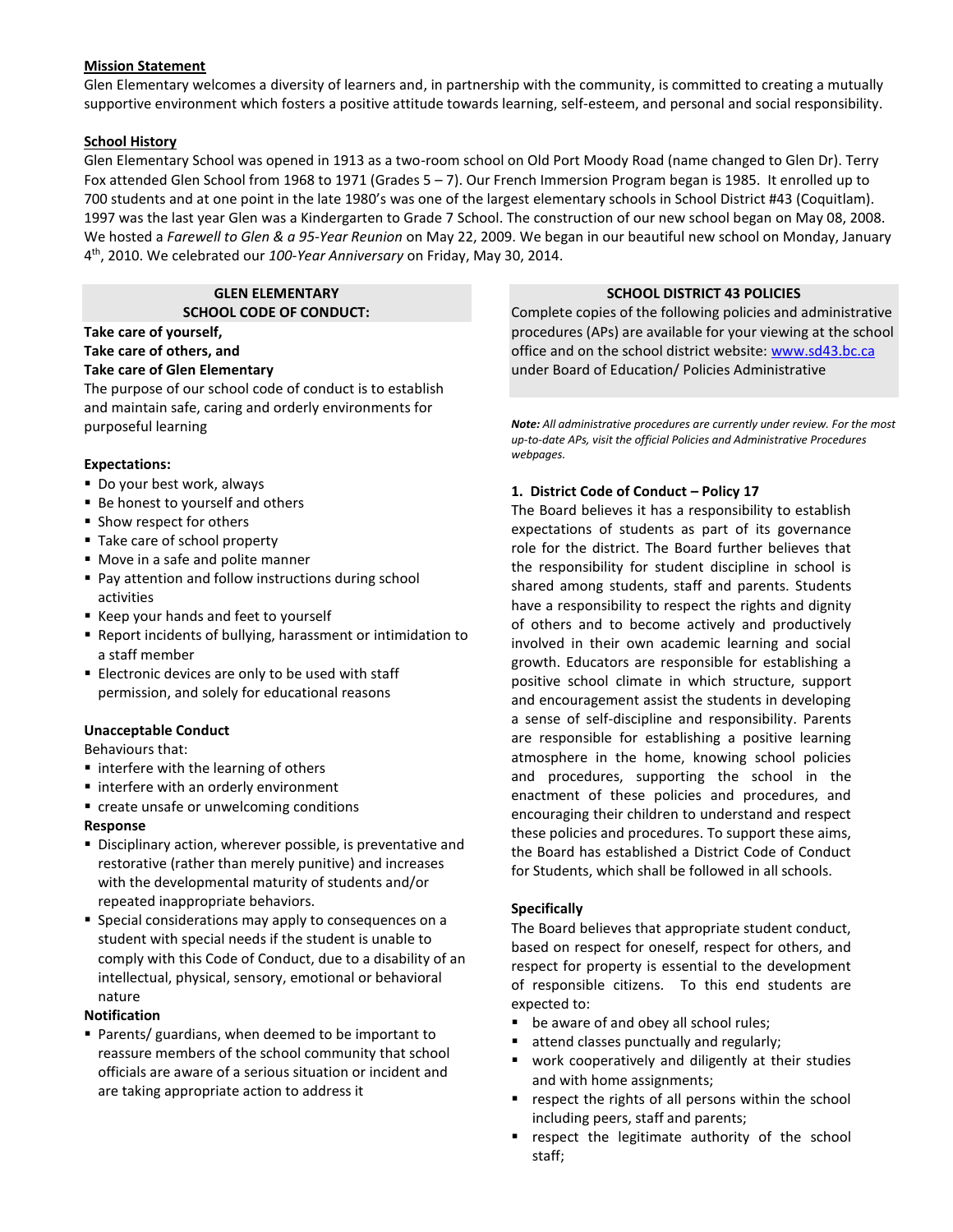- respect the school's physical school facilities;
- respect the ethnic diversity of our school community;
- behave in a safe and responsible manner at all times; and
- not threaten, harass, bully, intimidate or assault, in any way, any person within the school community
- not be in possession or under the influence of drugs and/or alcohol

## **2. Violence, Intimidation and Possession of Weapons - Policy 18**

The Board believes that schools are purposeful places where students and staff must be able to work, learn and play without the threat of physical or psychological harm. Schools are characterized by sensitivity and respect for all individuals, an environment of non-violence, clear student behavioral expectations and disciplinary practices that are enforced consistently and fairly. The Board acknowledges its role in providing secure learning environments which are safe from threats, violence or intimidation.

## **Student Threat Assessment Protocol**

A student threat assessment will be initiated by the school's multi-disciplinary Violent Threat Risk Assessment (VTRA) team when behaviour includes, but is not limited to serious violence, or violence with intent to harm or kill, verbal/written threats to harm/kill others, internet/social media threats to harm/kill others, possession of weapons (including replicas), bomb threats and fire-setting.

## **3. Suspension of Students – AP 355**

The effective management of student discipline is a necessity in establishing safe, caring and orderly school environments that foster student learning needs. When student misconduct occurs, the school and district must respond fairly, quickly, and effectively, imposing a disciplinary consequence that is appropriate to the circumstances and that reinforces for the student involved and students generally, appropriate standards of student behavior. The Principal has overall responsibility for the maintenance of student discipline and school rules. Under the general supervision of the Superintendent and subject to administrative procedures, a Principal and/or Vice Principal has the authority to suspend or remove a suspension imposed on a student.

## **4. Race Relations – AP 205**

The district acknowledges the challenge of becoming responsive to the needs of a pluralistic society and affirms that the racial, ethno-cultural, linguistic and religious diversity of its students, staff, and community is a source of enrichment and strength for Canada.

As an educational institution, the district has a special responsibility to develop positive values, attitudes, knowledge and practices by developing a framework which will promote and support equity, justice and access to all.

## **5. Personal, Discriminatory, and Sexual Harassment – AP 356**

The district recognizes the right of all students and staff members to learn and work in an environment free from personal, discriminatory or sexual harassment.

The district, all staff members, students and people within school communities shall have a responsibility to promote, monitor and maintain learning environments and workplaces that are free from harassment, fear and discrimination.

## **6. Digital Responsibility for Students – AP 140-2**

The district endorses the provision of district-wide network and Internet services to support student learning. While there are many benefits, there is also potential for misuse. Students are not permitted to create, distribute or access any material which is not suitable for classroom learning. (See also our district brochures "Appropriate Use Guidelines for the Internet" and "Appropriate Use Guidelines for E-Mail". These are on the district website at [www.sd43.bc.ca](http://www.sd43.bc.ca/) under News & Events/Publications) When using technology, district electronic mail (email) services, social networking, collaboration, blogging, media sharing tools, in relation to their role, students and staff are expected to act as appropriate digital citizens as laid out in the procedures.

## **7. Tobacco and Vapour Products Free Environment – AP 171**

All school property is designated "tobacco and vapour product free". Therefore, every person, including a student, employee or visitor, is prohibited from smoking, using tobacco or vapour products of any kind, or holding lighted tobacco on school property at any time, including non-school hours.

## **8. Closure of Schools for Extreme Weather Conditions – AP 132**

In the case of extreme weather conditions, the Superintendent or designate has authority, on behalf of the Board, to temporarily close a school.

**Procedures:** As a general expectation, parents are to be advised that schools are open. If parents believe the local conditions are unsafe, they may keep their child at home or arrange his/her early dismissal. If schools are to be closed before morning classes begin, an announcement will be made by 6:30 a.m. on the school district website, school websites, and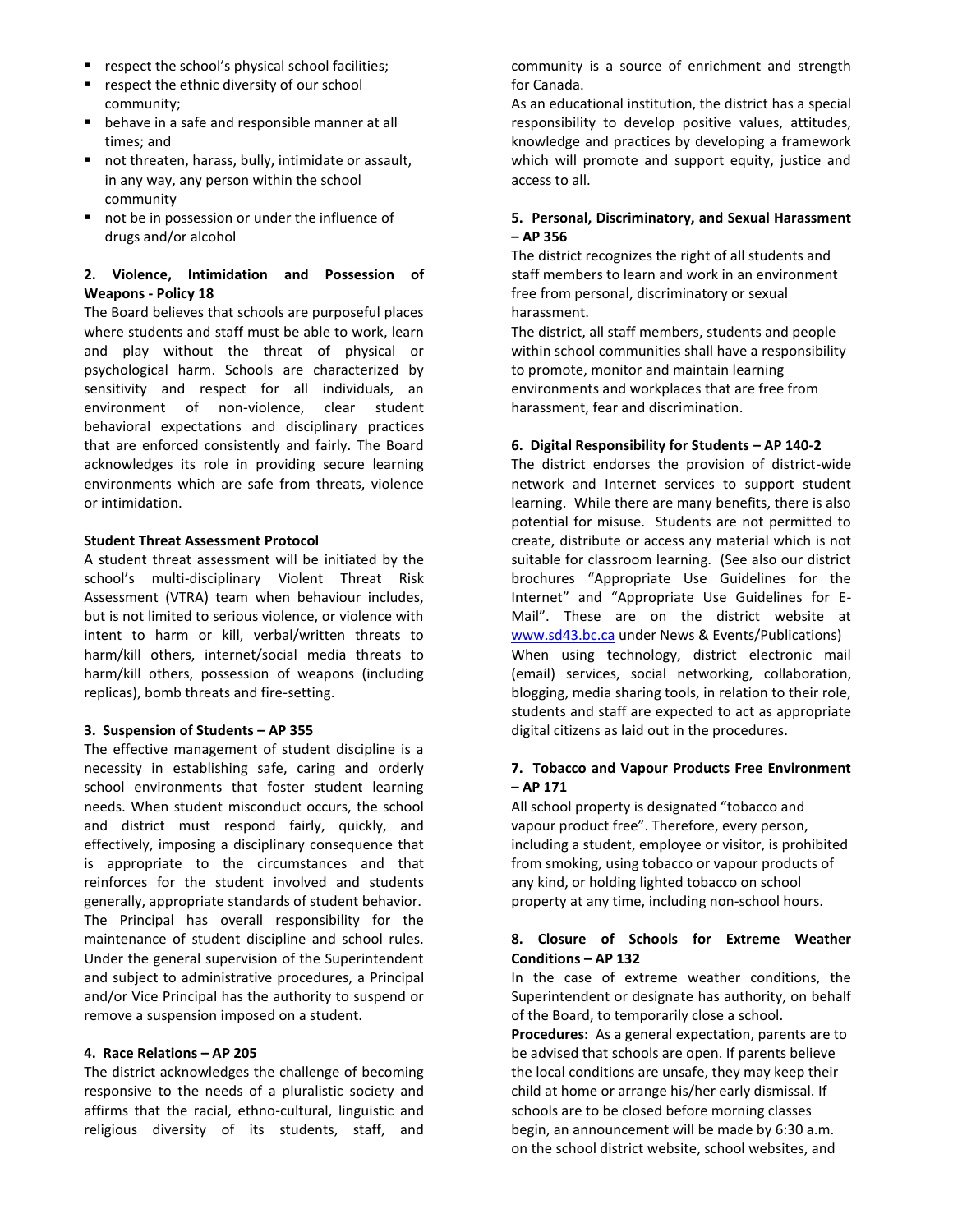school district social media. Announcements will also be made on local radio stations CKNW (980) and CKWX (1130) by 6:30 a.m. if possible. For more information visit

[www.sd43.bc.ca/NewsEvents/Pages/EmergencyInfor](http://www.sd43.bc.ca/NewsEvents/Pages/EmergencyInformation.aspx) [mation.aspx.](http://www.sd43.bc.ca/NewsEvents/Pages/EmergencyInformation.aspx)

## **9. Resolution of Student or Parent School Concerns – AP 380**

The district encourages students and/or parents to discuss their questions or concerns regarding the education of their children with school personnel as early and as directly as possible.

**Procedures:** Students or parents who disagree with or wish to question decisions or actions that are taken by teachers and/or administrators are expected to seek a resolution by pursuing the following steps:

## *A. Teacher or Classroom Level Problem*

1. Discuss the matter directly with the teacher whose judgement or decision is being questioned.

2. If not resolved, discuss your concern with the Principal.

3. If still unsatisfied with the outcome, discuss your concern with the Assistant Superintendent (contact the Board office at 604-939-9201).

4. Unresolved matters may be referred to the Board as per Board Policy 13.

#### *B. Principal or School Level Problem*

1. Discuss directly with the Principal the action, policy, procedure or practice being questioned.

2. If not resolved, refer to the Assistant Superintendent. (see contact information above)

3. If not resolved, refer to the Board as per Board Policy 13.

It is expected that school district personnel will seek a resolution to the problem as quickly as possible.

#### **Appropriate Use Guidelines for E-mail**

School District No. 43 (Coquitlam)'s district-wide network provides data communication links among all district sites and a high-speed connection to sites outside the district including the Internet. While these technologies offer valuable learning experiences for staff and students, there are also some potential hazards.

## **Take Action**

If you receive a harassing e-mail and cannot resolve the problem informally, please proceed with a written or verbal formal complaint as outlined below:

#### **Students' Procedures:**

- Students should find assistance from a teacher, counselor, administrator, parent, and/or a trusted adult
- Student complaints should be directed to the school principal

A student accused of harassment will be notified in writing at the earliest opportunity by an administrator. Students may be accompanied by a person of their choice for moral support during any proceedings relating to the investigation of the complaint, providing no costs are incurred by the School District.

No student should be subjected to revenge, threat of revenge, or discipline as a result of filing a complaint of any kind.

It is recognized that false complaints may damage the reputation of, or be unjust to, students and therefore individuals will be held accountable for deliberately making a false claim.

#### **E-Mail Uses**

- Sending and receiving electronic messages
- Sending and receiving files (called attachments)

These can include:

- photos
- Web site addresses
- video
- music
- documents

You may have a variety of Web based e-mail accounts. At school, you may only use your school e-mail account only for educational purposes.

## **Definitions**

**Flame**: a verbal attack in electronic form—can be comprised of not-so-nice words and various forms of insults and put downs.

**Spamming**: the repeated posting of the same message to a news group in an effort to be obnoxious.

**Instant Messaging (IM)**: like a discussion group, but in real time. Discussions can be more personal than in a discussion group.

**Real time**: interacting with others via instant messaging where responses are immediate, like in a real conversation.

**Distribution lists**: group e-mail addresses—one address serves multiple e-mail recipients.

**Personal Contacts**: a personal list created by an individual of e-mail addresses of friends and contacts for quick reference.

All student e-mail addresses within the school district follow a standard format: Site number—first initial last name@students.sd43.bc.ca (e.g. jdoe@students.sd43.bc.ca)

All staff e-mail addresses within the school district follow a standard format: First initial last [name@sd43.bc.ca.](mailto:name@sd43.bc.ca) To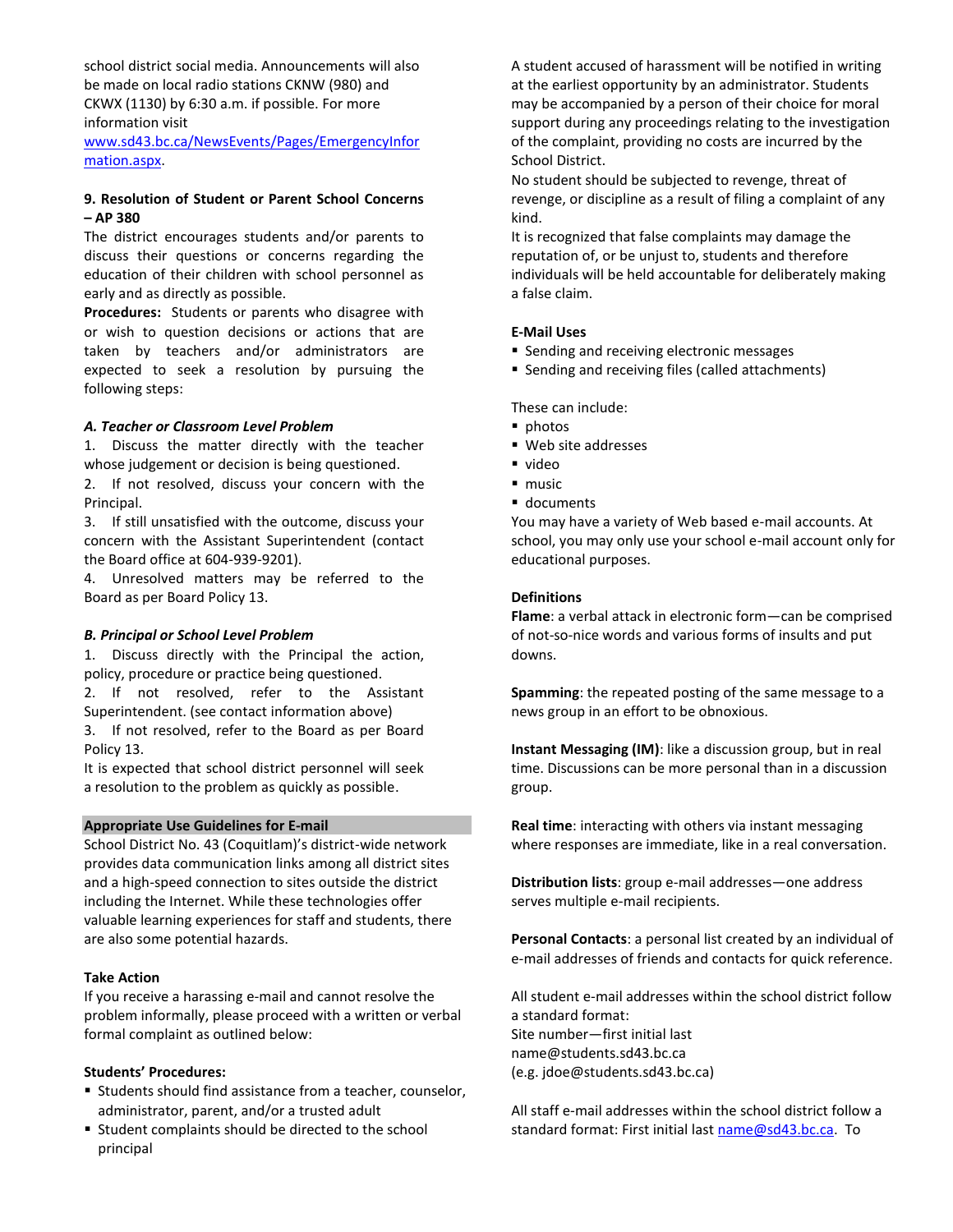contact us, use the feedback form on our Web site at: **[www.sd43.bc.ca.](http://www.sd43.bc.ca/)**

## **Do's re emails**

- Maintain the thread, by replying to messages rather than starting a new message
- Add an automatic signature to your e-mail so people will know who sent it (students may not wish to do this)
- Keep messages concise and to the point; no one has the time or the inclination to read your novel
- Respond to a longer message in sections by quoting the original message and writing your response beneath each section
- Be polite and positive; this applies to all written communications
- Learn to use the features of your particular e-mail system by using the Help menu

## **Don'ts re emails**

- Print out your e-mail messages; reduce paper use by saving messages in a folder, if you must preserve them
- Overuse exclamation points
- Send an e-mail in all UPPERCASE LETTERS—this amounts to shouting
- Comment on grammar or punctuation
- Send chain letters (they are illegal)
- Send a mass-mailing advertisement
- Send tasteless jokes (your sense of humour may not be shared by others)
- Expect an immediate answer-people deal with e-mail messages on their own time; if a message needs an urgent reply, use the telephone

## **There is no such thing as private e-mail! E-mail may be:**

- Read by the system administrator
- Saved on the central hard-drive as the system is backed up
- Saved on your computer's hard drive automatically
- Monitored by the District or your school
- Forwarded to someone else

## **APPROPRIATE USE GUIDELINES FOR THE INTERNET**

School District No. 43 (Coquitlam) provides network access to students in order that they may conduct research and to facilitate communication with others. The district reserves the right to inspect student files and folders to ensure that Appropriate Use Guidelines are being followed and to ensure system efficiency and integrity.

School district teaching staff will provide instruction and guidance in the wise use of network resources. While every attempt will be made to monitor material being accessed, the student may inadvertently access inappropriate or objectionable material. When such cases occur, the student should immediately notify the nearest supervisor so that appropriate action may be taken.

When accessing the Internet from home, the student should be under supervision. As the Internet is unregulated and ever-changing, your child will need a strategy for handling

unwanted material and guidelines as to which sites are appropriate and meet family and community standards. At home, parents play an important role in helping their children learn more about safe conduct on the Internet. They help their children make

choices about what books to read, what movies to watch and what field trips to take. Helping them make wise choices about Internet use is really a part of teaching them responsibility in all aspects of life. It is expected that the district's code of conduct and school rules will be adhered to by students when using electronic media.

## **Steps to Help Your Children Use the Internet as Safely as Possible**

- make sure your children understand what sites are appropriate for them
- discuss the meaning of an 'unsafe' site with your children
- explain to your children what they should do if they reach an unsafe site
- make exploring new Web sites a family activity
- use search engines designed for kids—ask your school for ideas
- pay attention to the games your children may play, download or copy
- look into software or on-line services that filter out offensive materials or sites

## **Do's re Internet**

- Inform teachers or guardians when you come across questionable material.
- Make every effort to safeguard the security of your account by not sharing passwords or distributing private login information.
- Avoid plagiarism by citing sources and attributing material to its proper owner.
- Use downloaded software and files in the manner stated by the original owner or creator of the material.
- Use district telecommunications resources for educational and schoolwork related purposes.

## **Don'ts re Internet**

- Give out names, phone numbers, or addresses to on-line strangers.
- Respond to messages that are unkind or make you feel uncomfortable.
- Agree to meet with or to send a picture to a person you have met on-line without first checking with your teacher or parent.
- Send offensive messages or pictures.
- Use obscene or racist language in private or public messages.
- Harass, stalk, insult, or attack others.
- Damage computers, computer systems, computer networks, peripherals, or software—either mechanically or by using viruses.
- Violate copyright laws.
- Use another's password.
- Trespass in another's files or folders.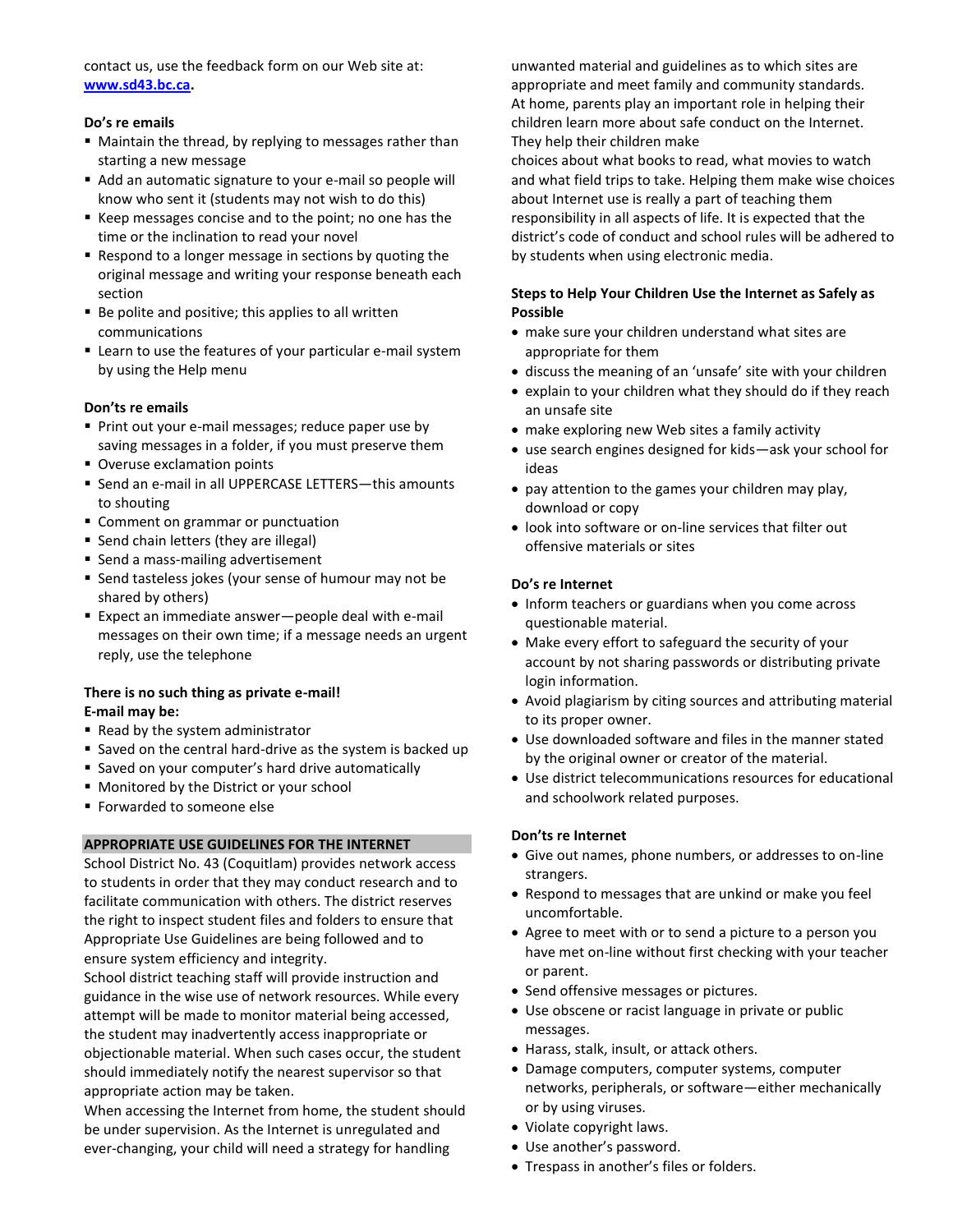- Intentionally waste limited resources.
- Employ the network for commercial purposes.
- Use the network to access or to distribute/ store illegal, illicit or offensive material.

Attempt to access information or system levels for which you are not authorized.

#### **SUPERVISION BEFORE/AFTER SCHOOL HOURS**

Supervision of students at the front and back of the school is provided before school from 8:25 – 8:40 am. Supervision of students after school is provided at the office from 2:30 – 2:45 pm.

## *FAMILIES MUST MAKE CHILD CARE ARRANGEMENTS FOR THEIR CHILDREN BEFORE 8:25 AM AND AFTER 2:45 PM. THE SCHOOL DOES NOT PROVIDE EXTENDED SUPERVISION.*

#### **DISMISSAL TIME AND PARENT ENTRY**

Parents, guardians or adults picking up students remain outside until the classroom teacher leads the class outside at 2:30 pm. This is to ensure the safety of students and to allow for uninterrupted and undisturbed learning until the very end of the day.

All Kindergarten students are to be dropped off and picked up at the exterior Kindergarten class doors.

#### **STUDENT ATTENDANCE**

- Please report your child's absence online or phone the school office to report your child's absence (604-464- 6608).
- Students arriving late must report to the office to receive a 'late-slip' before going to their classrooms.
- *Students are expected to be at school, on time, every day, unless they are ill and risk exposing other students and staff to infection.* Families are asked to schedule appointments, errands and holidays outside of school hours, or to arrange for their children to picked up by an alternate adult, so that students do not miss valuable instructional time.

| <b>Bell Schedule</b> |                                                     |
|----------------------|-----------------------------------------------------|
|                      | 8:40 am ENTRY BELL                                  |
|                      | 8:40 am INSTRUCTIONAL TIME                          |
|                      | 10:12 am Morning Recess (Outdoor Play)              |
|                      | 10:29 am INSTRUCTIONAL TIME (includes eating lunch) |
|                      | 12:08 pm Afternoon Recess (Outdoor Play)            |
|                      | 12:48 pm LEARNING TIME                              |
| $2:30 \text{ pm}$    | DISMISSAL                                           |

#### **STUDENT USE OF TELEPHONE**

Students are permitted to use the telephone only in emergency situations. Forgetting school work, money, and making after school arrangements are not considered emergencies. Students must be responsible in these matters.

## **STUDENT DROP-OFF/ PICK UP AREA**

Families are encouraged to walk to school or park two blocks away and walk. A short walk helps children regulate themselves (up or down) and connect with the adult they are walking with.

**PARENTS WHO MUST DRIVE ARE EXPECTED TO OBEY ALL PROVINCIAL/FEDERAL TRAFFIC LAWS AND MUNICIPAL PARKING BYLAWS, AND MODEL SAFE AND RESPONSIBLE BEHAVIOUR FOR THEIR CHILDREN.** Poor weather and poor time management never provide an excuse for driving dangerously around the school property and putting students, staff and families at risk. Our school is a crowded and busy place, with very little street parking. Drivers are expected to plan ahead, allowing plenty of time to navigate congested traffic so that they can arrive to school in a calm and safe manner.

Drivers are requested to drop students off in the designated "DROP\_OFF" areas at the front of the school on Glen Drive or at the back of the school at Glen Park, which has a designated drop off area in its Westwood parking lot. **PARKING AND/OR IDLING IN DROP-OFF ZONES IS A VIOLATION OF COQUITLAM MUNICIPAL BYLAWS – VIOLATORS WILL BE REPORTED TO AUTHORITIES.**

The staff parking lot is for **staff parking only; violators will be towed**. Visitors to the school must find street parking. **TO ENSURE SAFETY OF STUDENTS AND STAFF, DROP-OFF/PICK-UP IN THE STAFF PARKING LOT IS STRICTLY PROHIBITED.**

#### **EMERGENCY CONTACTS**

In the event your child becomes ill or injured during school hours, and we need to reach you, please be sure to let the school office know when any of your phone numbers change.

#### **Student Release**

No student will be released from school unless a parent or alternate previously authorized by a parent comes for him or her. This includes babysitters, grandparents, older siblings, relatives, neighbours, or others. Identification may be required.

#### **Alternates**

These are the only people, other than parent/guardians, who will be allowed to sign for the release of a student. These names should be on the Student Registration / Release Form at the office. It is essential that you seek